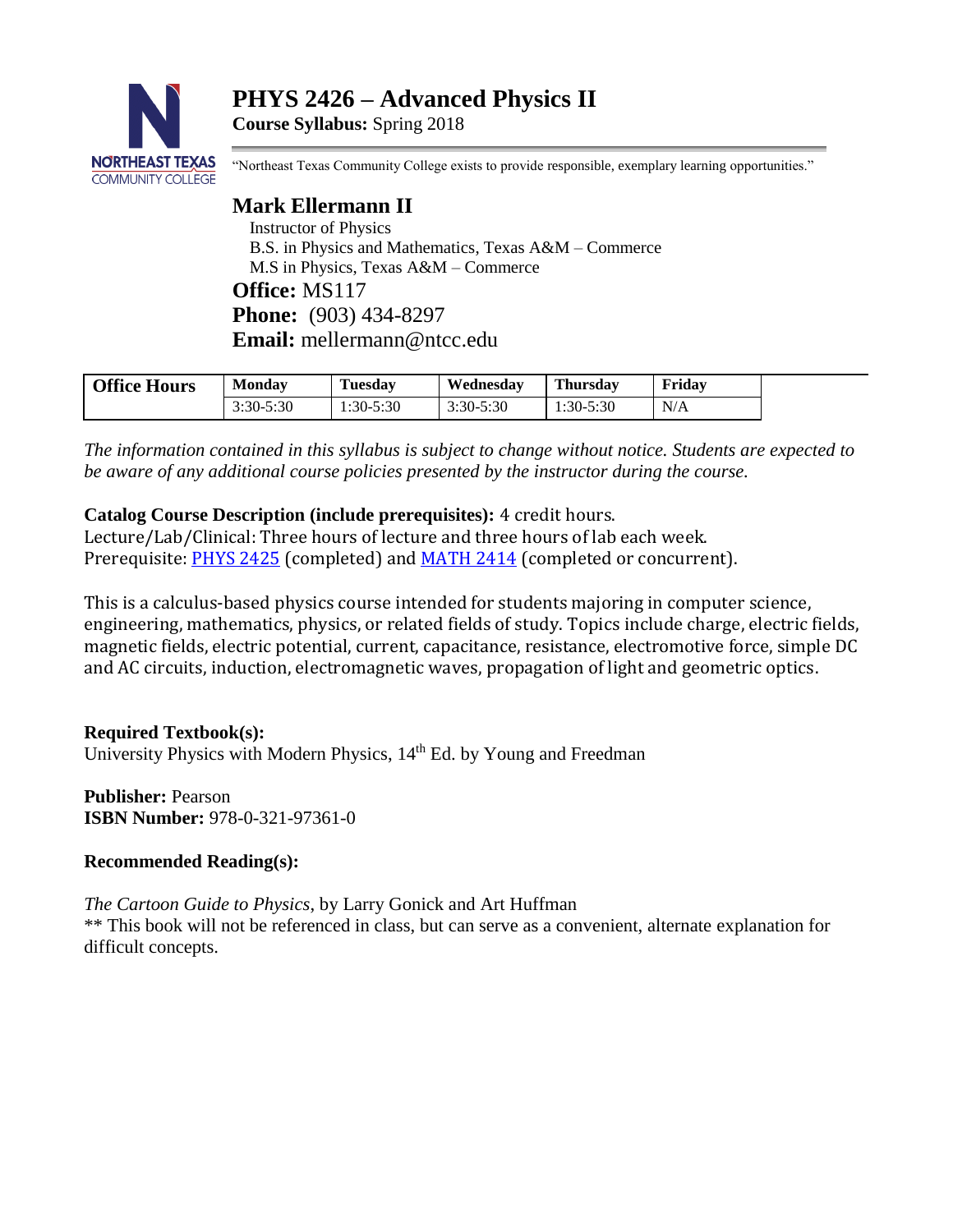## **Student Learning Outcomes:**

Upon successful completion of this course, students will:

- 2426.1)Articulate the fundamental concepts of electricity and electromagnetism, including electrostatic potential energy, electrostatic potential, potential difference, magnetic field, induction, and Maxwell's Laws.
- 2426.2)State the general nature of electrical forces and electrical charges, and their relationship to electrical current.
- 2426.3)Solve problems involving the inter-relationship of electrical charges, electrical forces, and electrical fields.
- 2426.4)Apply Kirchoff's Laws to analysis of circuits with potential sources, capacitance, and resistance, including parallel and series capacitance and resistance.
- 2426.5)Calculate the force on a charged particle between the plates of a parallel-plate capacitor.
- 2426.6)Apply Ohm's Law to the solution of problems.
- 2426.7)Describe the effects of static charge on nearby materials in terms of Coulomb's Law.
- 2426.8)Use Faraday's and Lenz's Laws to find the electromotive forces.
- 2426.9)Describe the components of a wave and relate those components to mechanical vibrations, sound, and decibel level.
- 2426.10) Articulate the principles of reflection, refraction, diffraction, interference, and superposition of waves.
- 2426.11) Solve real-world problems involving optics, lenses, and mirrors.
- 2426L.1) Prepare laboratory reports that clearly communicate experimental information in a logical and scientific manner and evaluate the accuracy of physical measurements and potential sources of error in measurements.
- 2426L.2) Relate physical observations and measurements involving electricity and magnetism to theoretical principles.

### **Recommended Reading(s):**

*The Cartoon Guide to Physics*, by Larry Gonick and Art Huffman

\*\* This book will not be referenced in class, but can serve as a convenient, alternate explanation for difficult concepts.

## **Core Curriculum Purpose and Objectives:**

Through the core curriculum, students will gain a foundation of knowledge of human cultures and the physical and natural world; develop principles of personal and social responsibility for living in a diverse world; and advance intellectual and practical skills that are essential for all learning.

Courses in the foundation area of mathematics focus on quantitative literacy in logic, patterns, and relationships. In addition, these courses involve the understanding of key mathematical concepts and the application of appropriate quantitative tools to everyday experience.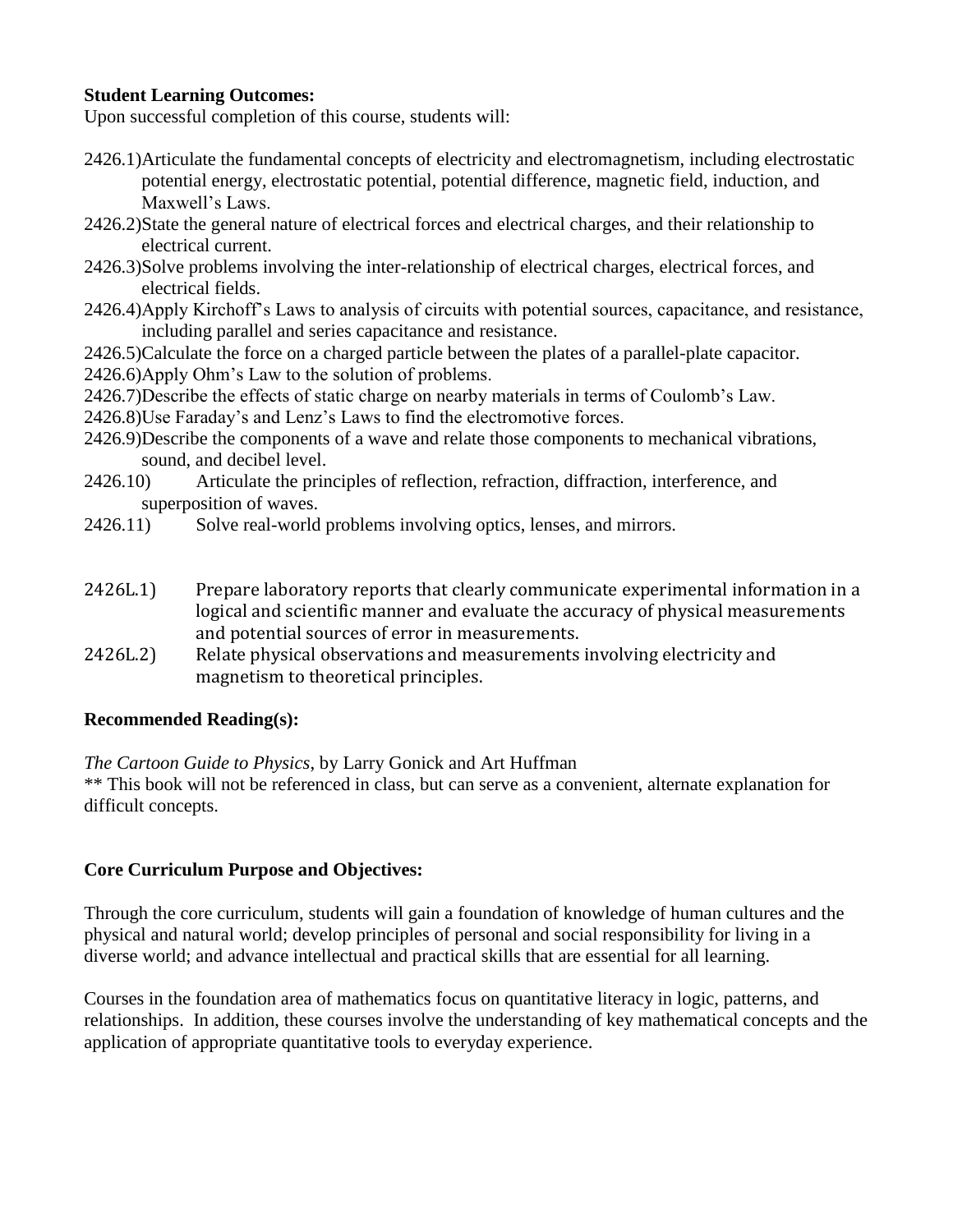# **College Student Learning Outcomes:**

## Critical Thinking Skills

**CT.1** Students will demonstrate the ability to 1) analyze complex issues, 2) synthesize information, and 3) evaluate the logic, validity, and relevance of data.

## Communication Skills

**CS.1** Students will effectively develop, interpret and express ideas through written communication.

Empirical and Quantitative Skills

- **EQS.1** Students will manipulate numerical data or observable facts by organizing and converting relevant information into mathematical or empirical form
- **EQS.2** Students will analyze numerical data or observable facts by processing information with correct calculations, explicit notations, and appropriate technology.
- **EQS.3** Students will draw informed conclusions from numerical data or observable facts that are accurate, complete, and relevant to the investigation.

## Teamwork

**TW.2** Students will work with others to support and accomplish a shared goal.

#### **SCANS Skills:**  $N/A$

## **Course Outline:**

- Chapter 21 Electric Charge and Electric Field
- Chapter 22 Gauss's Law
- Chapter 23 Electric Potential
- Chapter 24 Capacitance and Dielectrics
- Chapter 25 Current, Resistance, and Electromotive Force
- Chapter 26 Direct-Current Circuits
- Chapter 27 Magnetic Field and Magnetic Forces
- Chapter 28 Sources of Magnetic Field
- Chapter 29 Electromagnetic Induction
- Chapter 30 Inductance
- Chapter 31 Alternating Current
- Chapter 15 Mechanical Waves
- Chapter 16 Sound and Hearing
- Chapter 32 Electromagnetic Waves
- Chapter 33 The Nature and Propagation of Light
- Chapter 34 Geometric Optics
- Chapter 35 Interference
- Chapter 36 Diffraction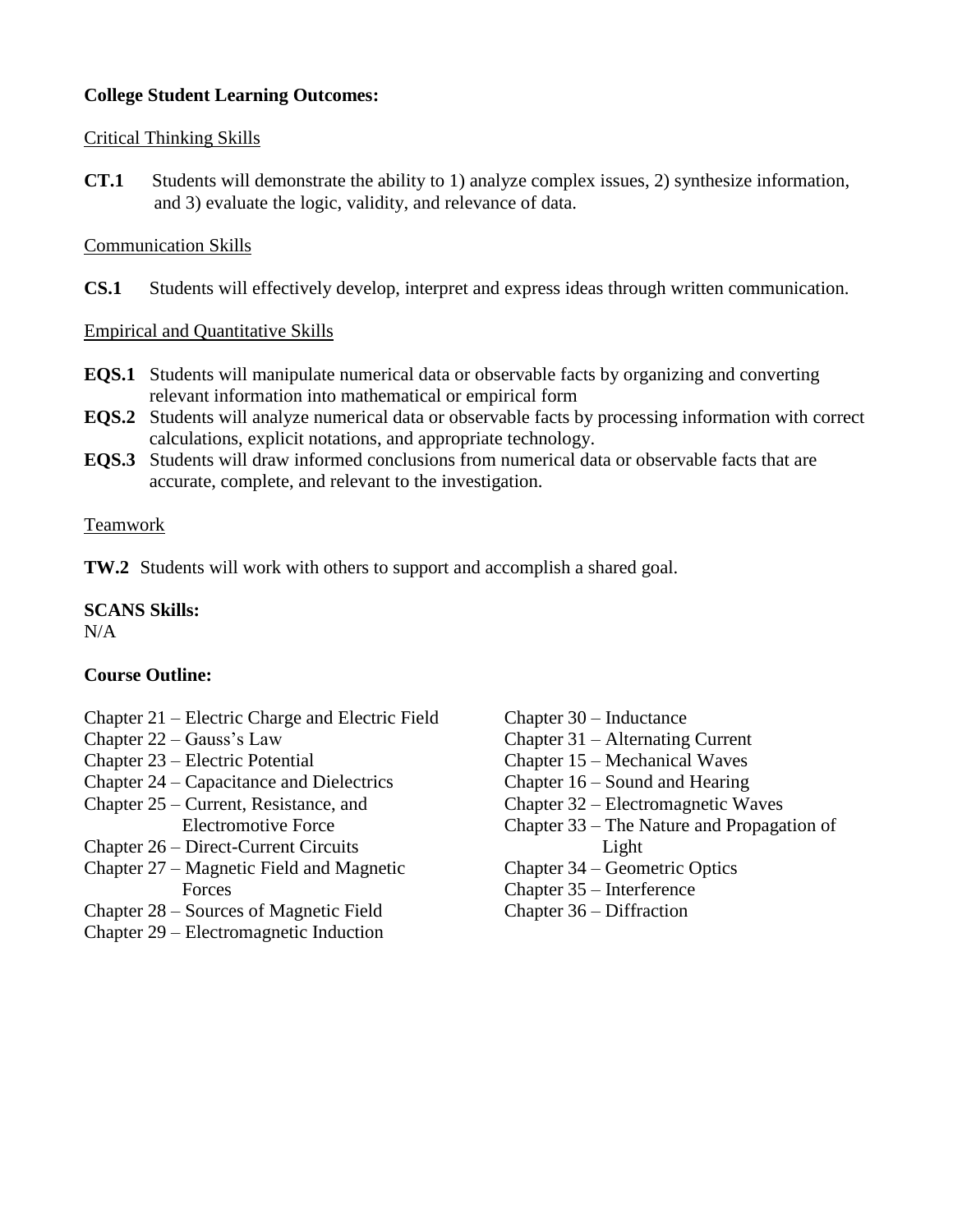### **Evaluation/Grading Policy:**

| $SI$ Tutoring $(2 \text{ hrs}/wk)$ | 10%   |
|------------------------------------|-------|
| Homework:                          | 15%   |
| Labs:                              | 15%   |
| Test 1:                            | 10%   |
| Test 2:                            | 10%   |
| Test 3:                            | 10%   |
| Test 4:                            | 10%   |
| Final Exam:                        | 20%   |
|                                    |       |
| Total:                             | 100\% |
|                                    |       |

## **Tests/Exams:**

| TEST 1 (Electrostatics) : Chapters 21-24                                            | 2/14            |
|-------------------------------------------------------------------------------------|-----------------|
| TEST 2 (DC Circuits): Chapters 25-26                                                | 3/5             |
| TEST 3 (Magnets and Electromagnetism): Chapters 27-30                               | 3/38            |
| TEST 4 (Waves): Chapters 31, 15, 16, 32                                             | 4/11            |
| FINAL EXAM Chapters 21-31, 15, 16, 32-36<br>Final will be comprehensive, plus Light | $5/7$ (Assumed) |

| Assignments: | <b>Due Date:</b> |
|--------------|------------------|
| Ch. 21 HW    | 1/24             |
| Ch. 22 HW    | 1/31             |
| Ch. 23 HW    | 2/7              |
| Ch. 24 HW    | 2/14             |
| Ch. 25-26 HW | 2/26             |
| Ch. 27-28 HW | 3/5              |
| Ch. 29 HW    | 3/19             |
| Ch. 30 HW    | 3/26             |
| Ch. 31 HW    | 4/2              |
| Ch. 15-16    | 4/9              |
| Ch. 32 HW    | 4/16             |
| Ch. 33-34 HW | 4/25             |
| Ch. 35-36 HW | N/A              |

# **Lab Policies**

- 1. All students are expected to report to lab on time, prepared to begin.
- 2. One lab each month will require a fully written, comprehensive, and cohesive report on the procedure and observations of the lab. The report is expected to have an abstract, procedure, observations, and conclusions sections at the minimum. The instructor will inform the class of which lab will require the report.
- 3. Labs not requiring a report will still require proof of completion, typically a sheet showing recorded data from the lab activities.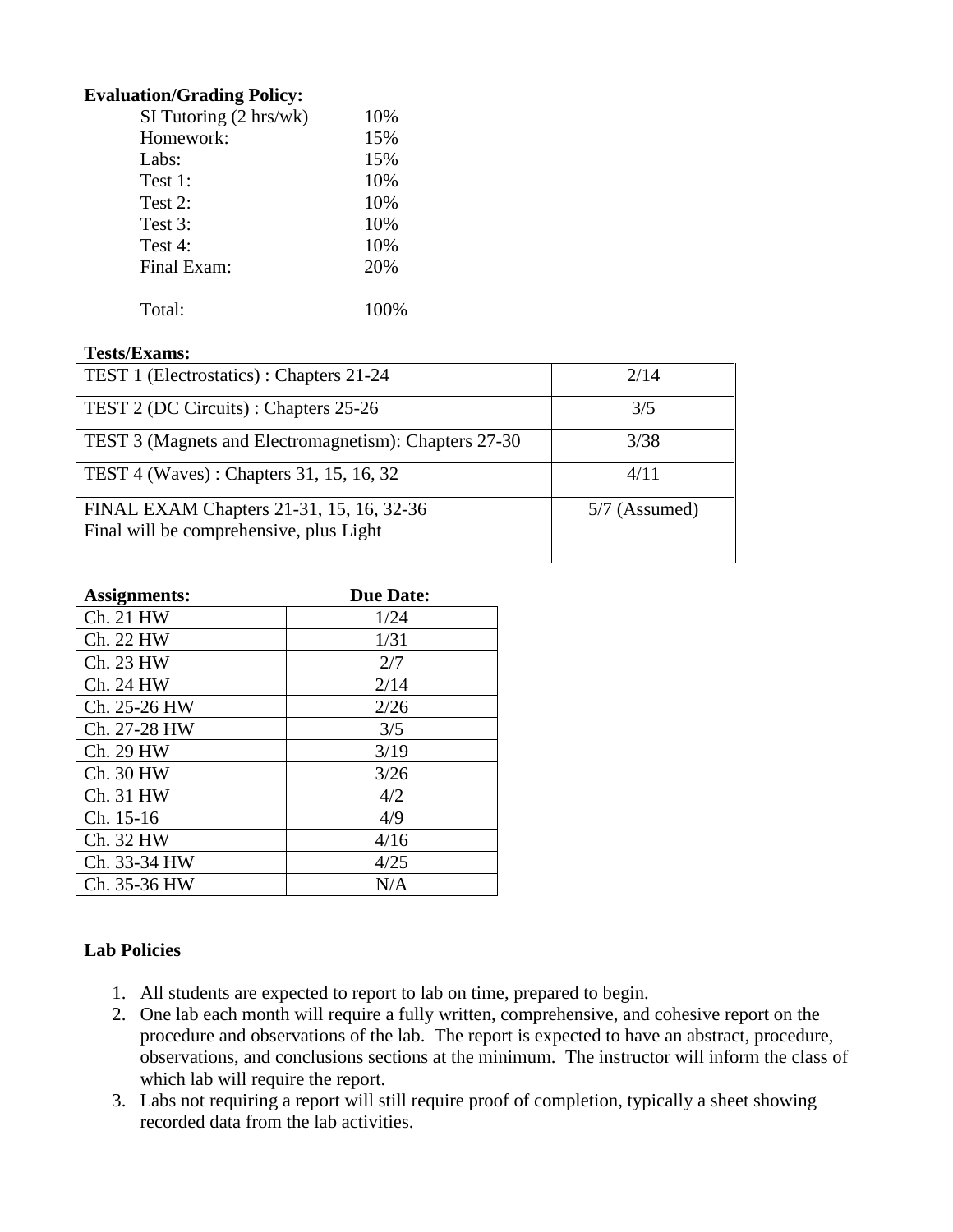4. Students are expected to remain in the lab classroom for the full lab time. You are encouraged to experiment on your own. However, given the sensitive nature of most of the equipment, you are required to ask the instructor for permission before trying anything off the books.

#### **Other Course Policies:**

• Homework will be assigned at the beginning of the first lecture covering relevant topics. It is up to the student to keep up with the homework as the lecture days progress.

#### **Student Responsibilities/Expectations:**

Meeting course deadlines are the responsibility of the student, because this is an online class and there is much material to cover, it is advised that each student work *ahead* of the official order of assignments. Any assignment not submitted by the due date will receive a grade of "0". Also, all students are expected to be courteous in online correspondence.

### **NTCC Academic Honesty Statement:**

"Students are expected to complete course work in an honest manner, using their intellects and resources designated as allowable by the course instructor. Students are responsible for addressing questions about allowable resources with the course instructor. NTCC upholds the highest standards of academic integrity. This course will follow the NTCC Academic Honesty policy stated in the Student Handbook."

#### **Academic Ethics**

The college expects all students to engage in academic pursuits in a manner that is beyond reproach. Students are expected to maintain complete honesty and integrity in their academic pursuit. Academic dishonesty such as cheating, plagiarism, and collusion is unacceptable and may result in disciplinary action. Refer to the student handbook for more information on this subject.

#### **ADA Statement:**

It is the policy of NTCC to provide reasonable accommodations for qualified individuals who are students with disabilities. This College will adhere to all applicable federal, state, and local laws, regulations, and guidelines with respect to providing reasonable accommodations as required to afford equal educational opportunity. It is the student's responsibility to request accommodations. An appointment can be made with Shannin Garrett, Academic Advisor/Coordinator of Special Populations located in the College Connection. She can be reached at 903-434-8218. For more information and to obtain a copy of the Request for Accommodations, please refer to the [NTCC website –](http://www.ntcc.edu/index.php?module=Pagesetter&func=viewpub&tid=111&pid=1) Special [Populations.](http://www.ntcc.edu/index.php?module=Pagesetter&func=viewpub&tid=111&pid=1)

### **Family Educational Rights And Privacy Act** (**Ferpa**):

The Family Educational Rights and Privacy Act (FERPA) is a federal law that protects the privacy of student education records. The law applies to all schools that receive funds under an applicable program of the U.S. Department of Education. FERPA gives parents certain rights with respect to their children's educational records. These rights transfer to the student when he or she attends a school beyond the high school level. Students to whom the rights have transferred are considered "eligible students." In essence, a parent has no legal right to obtain information concerning the child's college records without the written consent of the student. In compliance with FERPA, information classified as "directory information" may be released to the general public without the written consent of the student unless the student makes a request in writing. Directory information is defined as: the student's name, permanent address and/or local address, telephone listing, dates of attendance, most recent previous education